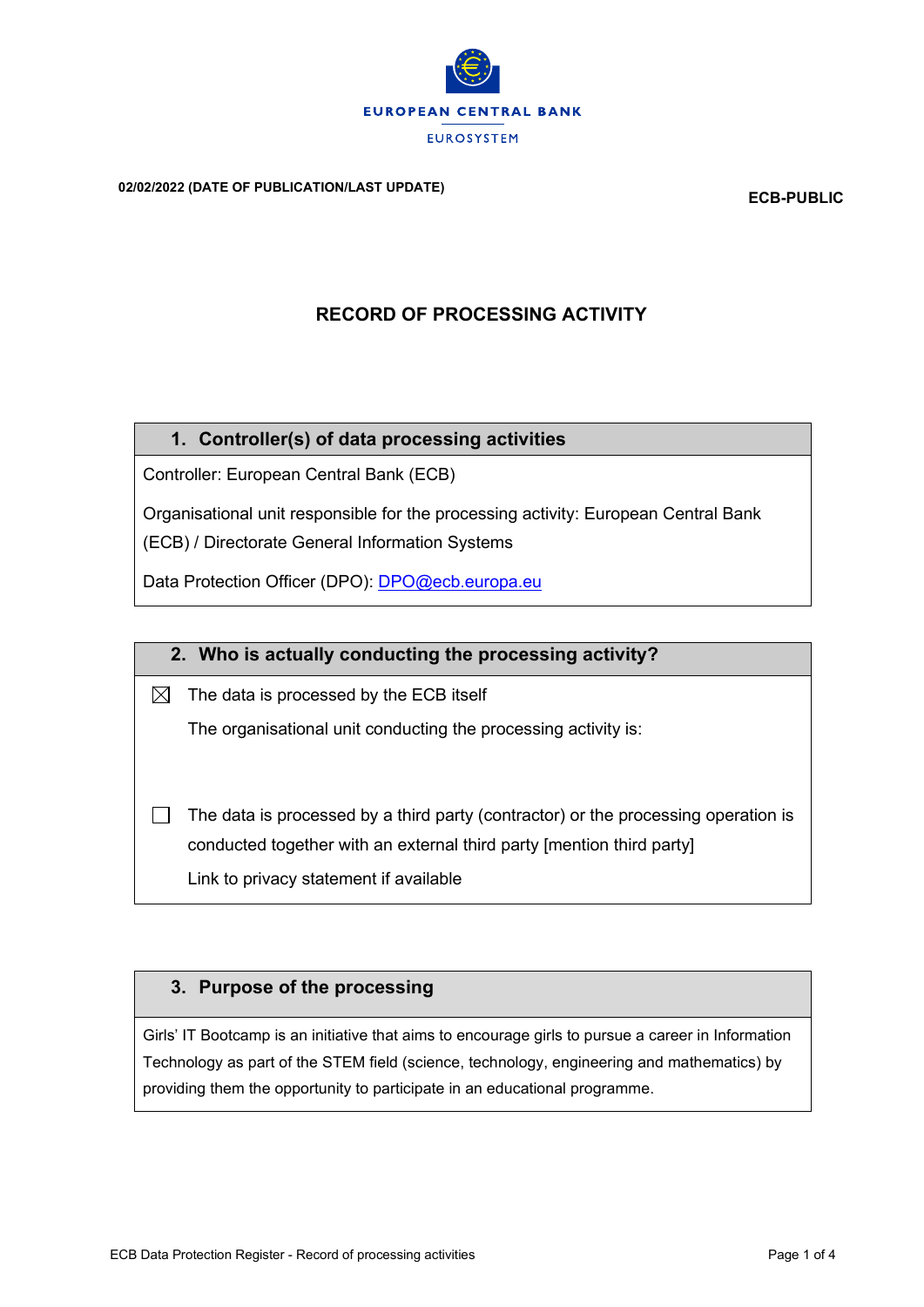To apply for the Girls' IT Bootcamp programme parents of children who apply need to provide their own personal data, their children's personal data and the personal data of an emergency contact person.

| 4. Description of the categories of data subjects |                                                                     |  |  |  |
|---------------------------------------------------|---------------------------------------------------------------------|--|--|--|
| Whose personal data are being processed?          |                                                                     |  |  |  |
|                                                   | <b>ECB</b> staff                                                    |  |  |  |
|                                                   | Externals (agency staff, consultants, trainees or secondees)        |  |  |  |
|                                                   | NCB or NCA counterparts (in the ESCB or SSM context)                |  |  |  |
| $\boxtimes$                                       | Visitors to the ECB, including conference participants and speakers |  |  |  |
|                                                   | Contractors providing goods or services                             |  |  |  |
|                                                   | Complainants, correspondents and enquirers                          |  |  |  |
|                                                   | Relatives of the data subject                                       |  |  |  |
|                                                   | Other (please specify):                                             |  |  |  |
|                                                   |                                                                     |  |  |  |

## *5.* **Description of the categories of personal data processed**

#### (a) **General personal data:**

The personal data contains:

 $\boxtimes$ Personal details (name, address etc)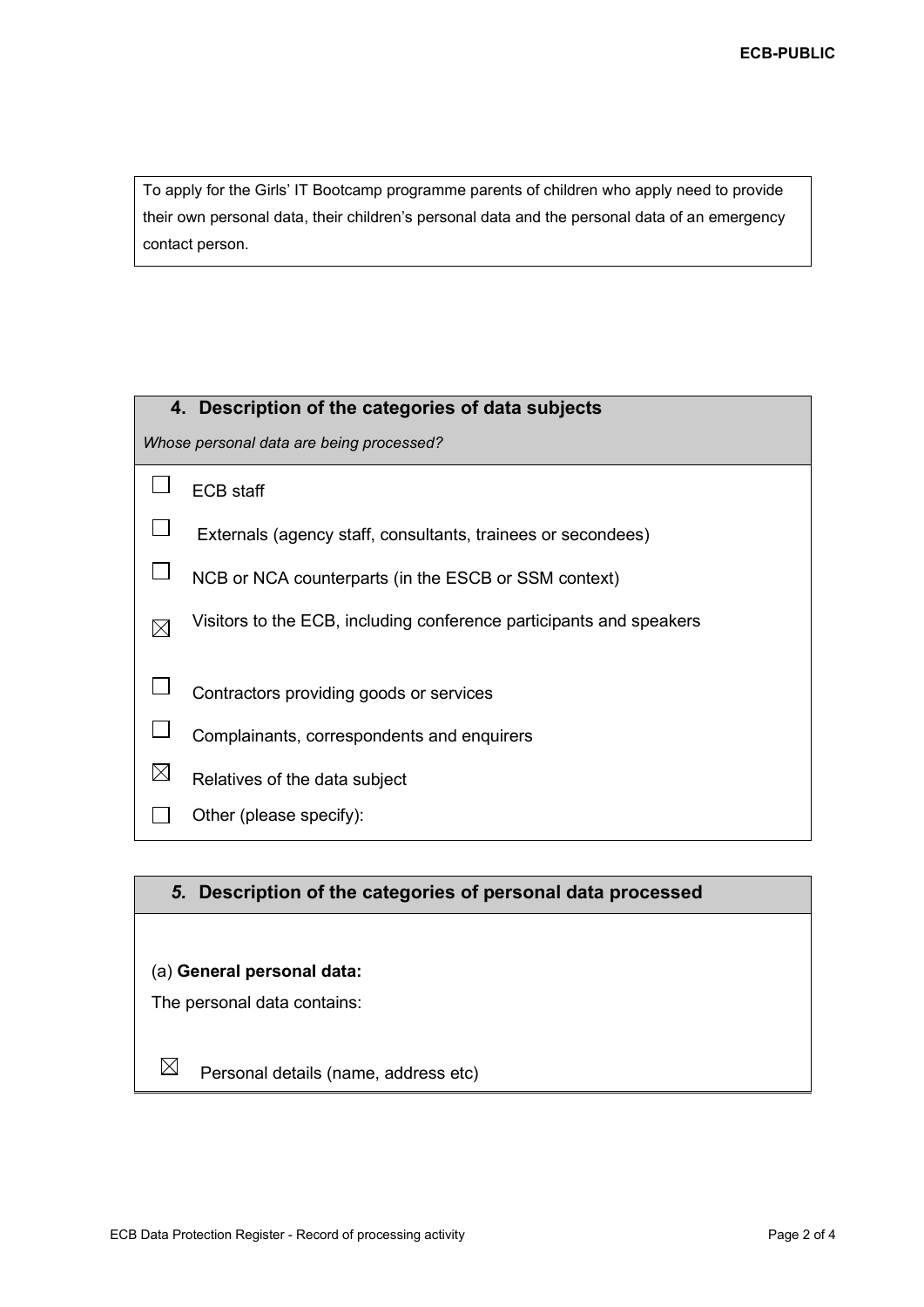| $\boxtimes$                                            | Education & Training details                                                                                       |  |  |  |
|--------------------------------------------------------|--------------------------------------------------------------------------------------------------------------------|--|--|--|
| $\Box$                                                 | <b>Employment details</b>                                                                                          |  |  |  |
|                                                        | <b>Financial details</b>                                                                                           |  |  |  |
| $\boxtimes$                                            | Family, lifestyle and social circumstances                                                                         |  |  |  |
| $\overline{\phantom{a}}$                               | Goods or services provided                                                                                         |  |  |  |
| $\boxtimes$                                            | Other (please give details): Dietary requirements                                                                  |  |  |  |
|                                                        | (b) Special categories of personal data                                                                            |  |  |  |
| The personal data reveals:                             |                                                                                                                    |  |  |  |
|                                                        |                                                                                                                    |  |  |  |
| $\mathsf{L}$                                           | Racial or ethnic origin                                                                                            |  |  |  |
|                                                        | Political opinions                                                                                                 |  |  |  |
| $\Box$                                                 | Religious or philosophical beliefs                                                                                 |  |  |  |
| $\Box$                                                 | Trade union membership                                                                                             |  |  |  |
| $\boxtimes$                                            | Genetic data, biometric data for the purpose of uniquely identifying a natural<br>person or data concerning health |  |  |  |
| $\mathcal{L}$                                          | Data regarding a natural person's sex life or sexual orientation                                                   |  |  |  |
|                                                        |                                                                                                                    |  |  |  |
|                                                        | 6. The categories of recipients to whom the personal data have been                                                |  |  |  |
|                                                        | or will be disclosed, including the recipients of the data in Member                                               |  |  |  |
| States, third countries or international organisations |                                                                                                                    |  |  |  |
|                                                        | Data subjects themselves                                                                                           |  |  |  |
|                                                        | Managers of data subjects                                                                                          |  |  |  |

 $\boxtimes$ Designated ECB staff members